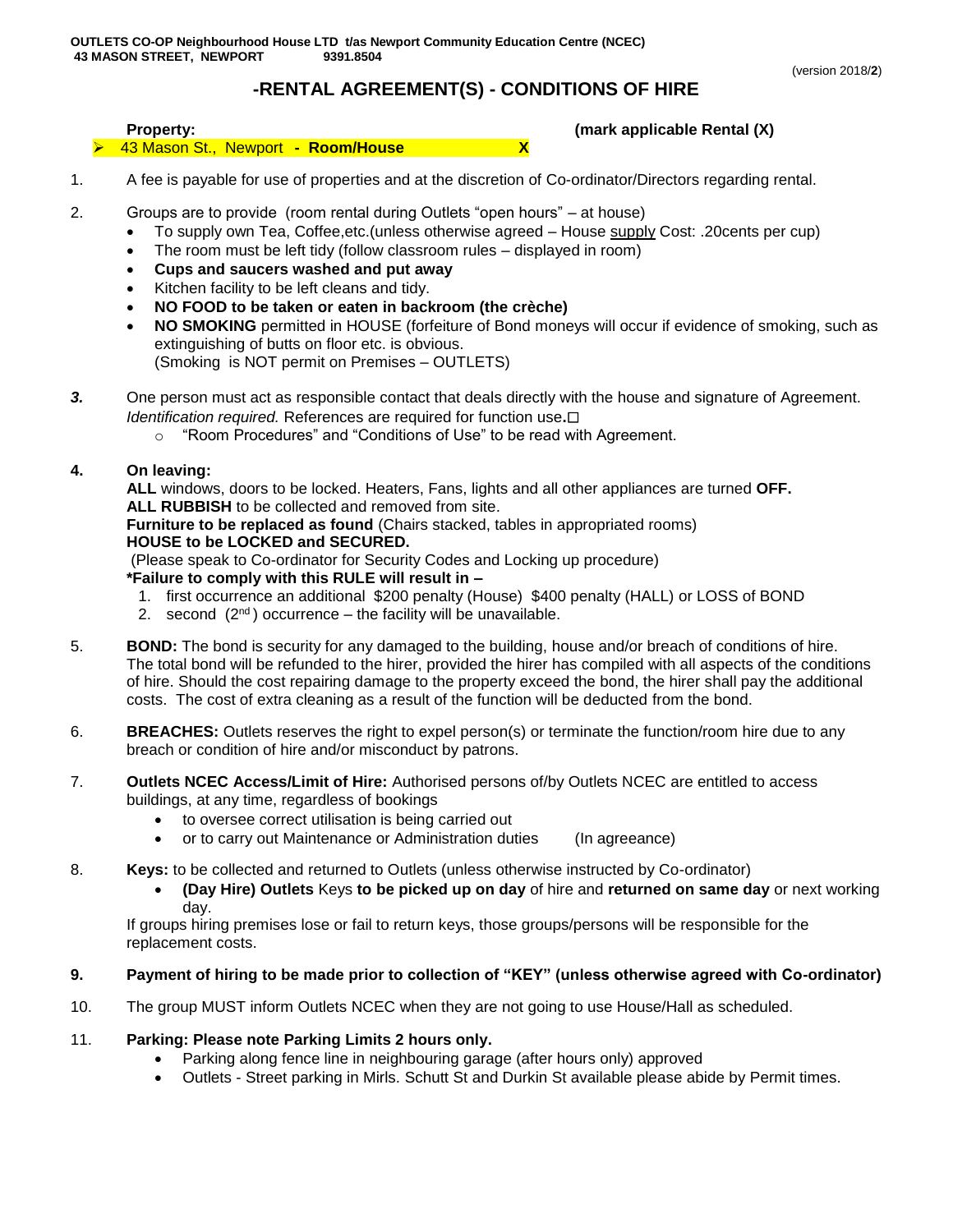|               | <b>Outlets Co-op Neighbourhood House Ltd - House Rental Charges:</b>                                                        |                                                                                               |  |  |  |  |  |  |
|---------------|-----------------------------------------------------------------------------------------------------------------------------|-----------------------------------------------------------------------------------------------|--|--|--|--|--|--|
|               | <b>WEEKDAY RENTALS</b> - (during operational times) 2 hour sessions ie: 10-12noon or $1 - 3$ pm                             |                                                                                               |  |  |  |  |  |  |
|               | <b>WEEKDAY EVENING RENTAL</b> $-$ 2 hour sessions or $6 - 10$ pm (House to be vacated by 10:30pm)                           |                                                                                               |  |  |  |  |  |  |
|               |                                                                                                                             | WEEKEND RENTALS - As agreed with Co-ordinator and Keys returned first working day - unless    |  |  |  |  |  |  |
|               | otherwise directed.                                                                                                         |                                                                                               |  |  |  |  |  |  |
|               |                                                                                                                             | Costs vary between room size and use of facility- standard guidelines as follows:             |  |  |  |  |  |  |
|               | $\square$ House – Main Centre                                                                                               |                                                                                               |  |  |  |  |  |  |
| Bond:         | \$100                                                                                                                       | (applicable to w/end & Holiday use) <b>Key bond:</b> $$40$ (refundable)                       |  |  |  |  |  |  |
|               | \$10<br>$\Box$ Room 8:                                                                                                      | per two hour block (only available during operational times)                                  |  |  |  |  |  |  |
| $\Box$ Room6: | \$30                                                                                                                        | weekend and outside operational sessions                                                      |  |  |  |  |  |  |
|               | \$20                                                                                                                        | for one room use (ie: 5 or 6) operational and one-off meetings                                |  |  |  |  |  |  |
|               | \$50<br>$\Box$ Rm1 (creche)                                                                                                 | outside operational hours only (discretionary)-refer to Creche Policies and Procedures of Use |  |  |  |  |  |  |
|               | \$tbc<br>outside operational hours (discretionary)-refer to Creche Policies and Procedures of Use +Room<br>$\Box$ Play area |                                                                                               |  |  |  |  |  |  |
|               | \$tbc<br>$\Box$ Play area                                                                                                   | during operational hours (discretionary)-refer to Creche Policies and Procedures of Use +Room |  |  |  |  |  |  |

- **Bond: \$200 Key bond: \$40** (refundable)
- □ Room 11 \$50 per two hour block during operational hours and evenings
- $\Box$  Room 11  $$100$  weekend sessions per day session

*(\*Personal or Party Hire only available to \*active current House Member/Directors)*

#### 13. **PERMITS:** *Please supply a copy*

 **Liquor – is prohibited** on the premises of Outlets Co-op Ltd – unless a Director is present or otherwise authorised.

\*Corporate affairs 1300 361 673 or [www.responsiblealcohol.vic.gov.au](http://www.responsiblealcohol.vic.gov.au/) to apply for appropriate license

#### 14**. INSURANCE:**

Public Liability Cover is compulsory when hiring rooms/centre Outlets-NCEC. Your application will be refused if you do not show a **certificate of currency** when lodging the application. If you need assistance please see Co-ordinator.

#### 15. **PAYMENTS and SIGNING of AGREEMENT are to be made prior to RENTAL DATE.** Cash, Cheque or Direct credit accepted.

**\*If conditions are not adhered to deposit will be forfeited.**

**\*DO NOT abuse the privilege of this LOW rental or COSTS will be RAISED and future access denied**.

- 16. **CANCELLATIONS** are to be made in writing **7 days prior to booking**.
- 17. If items for permanent rental are wished to be left, please speak to Co-ordinator for availability of space, **ensure ALL items are clearly NAMED and LABELLED**. The Centre **TAKES NO RESPONSIBILTY** for items stored. Please respect others personal property, if this causes conflict between groups then NO items are to be STORED.
- 18. Upon time of rental agreement you will be **allocated** a room and time. PLEASE use ONLY that space and DO NOT disturb other areas of house OR equipment, as they are set for other classes and sessions. \*If items or furniture needs to be moved PLEASE return to original position.
- 19. *Please respect these RULES and AGREEMENT - so as to continue community access to these premises.*

*I agree that I have read and understand the "Conditions of Hire" and undertake to comply in all aspects to such conditions.*